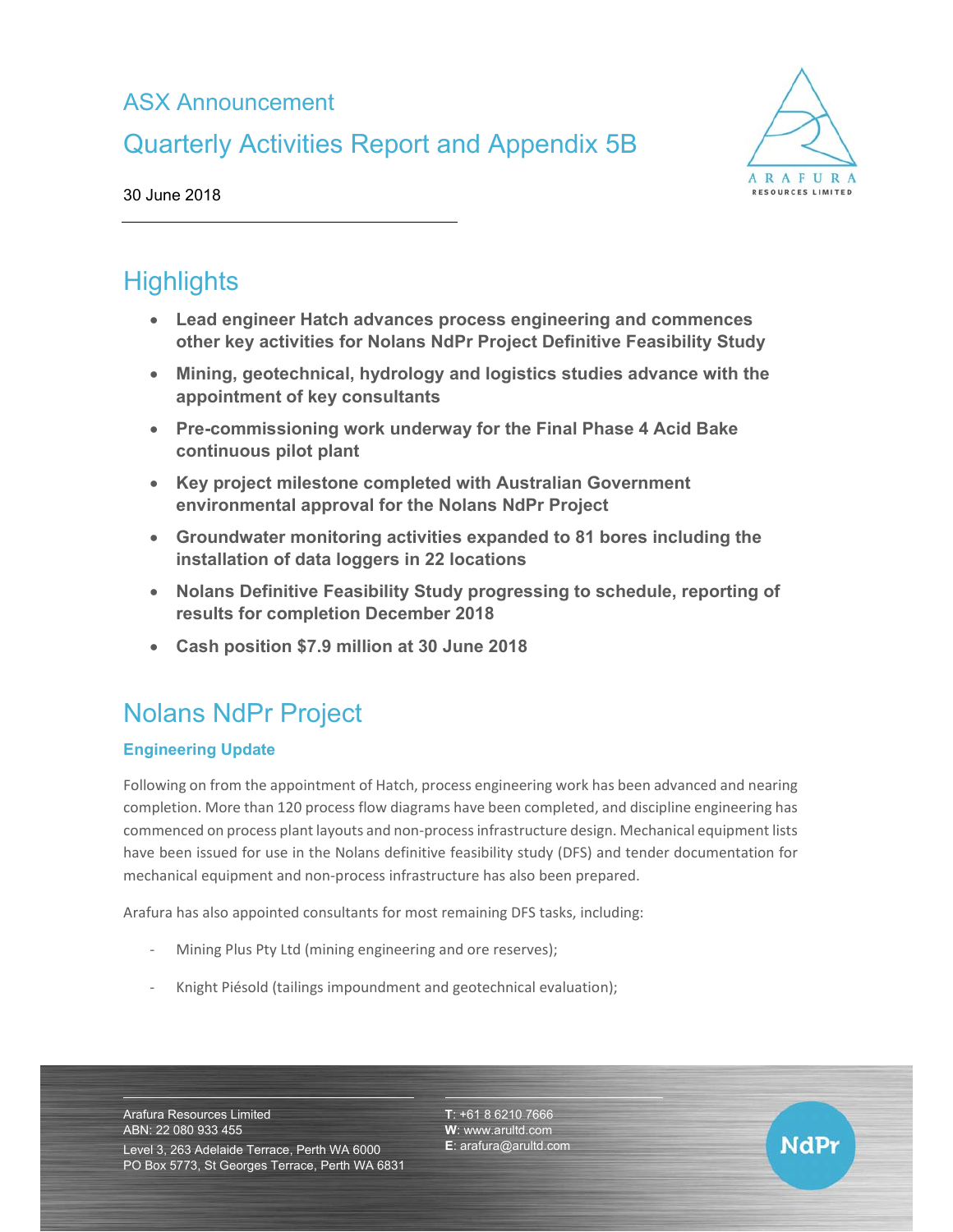

- GHD Pty Ltd and Ride Consulting (hydrogeology and water supply);
- ‐ Qube Holdings Limited (logistics); and
- Simulus Engineers (process modelling).

AMC Consultants has completed a pre‐DFS mine planning study that produced an updated annual mine plan and an ore variability study which was used to define the process plant design envelope. This study will also be used as the starting point for DFS mine planning which will be undertaken by Mining Plus.

## **Technology Phase 4 Acid Bake Piloting**

The first stage batch trials of Phase 4 Acid Bake piloting using a paddle dryer were successfully concluded by the Company in 2017. The 2017 trial used NdPr-rich pre-leach residue (PLR) feedstock from the Phase 2 pilot plant and produced excellent results *(refer to ASX announcement 13 December 2017)*. The Company now expects to confirm these results in the final Phase 4 Acid Bake continuous pilot plant.

 **Figure 1: Batch scale Phase 4 Acid Bake Pilot Figure 2: Large scale Phase 4 Acid Bake Pilot**



Construction and set up of the Phase 4 Acid Bake pilot plant is complete. During June dry commissioning of the unit was completed along with two commissioning runs. Pre-commissioning was attended by a European equipment vendor to observe the paddle dryer in a continuous operation and provide advice on operating parameters.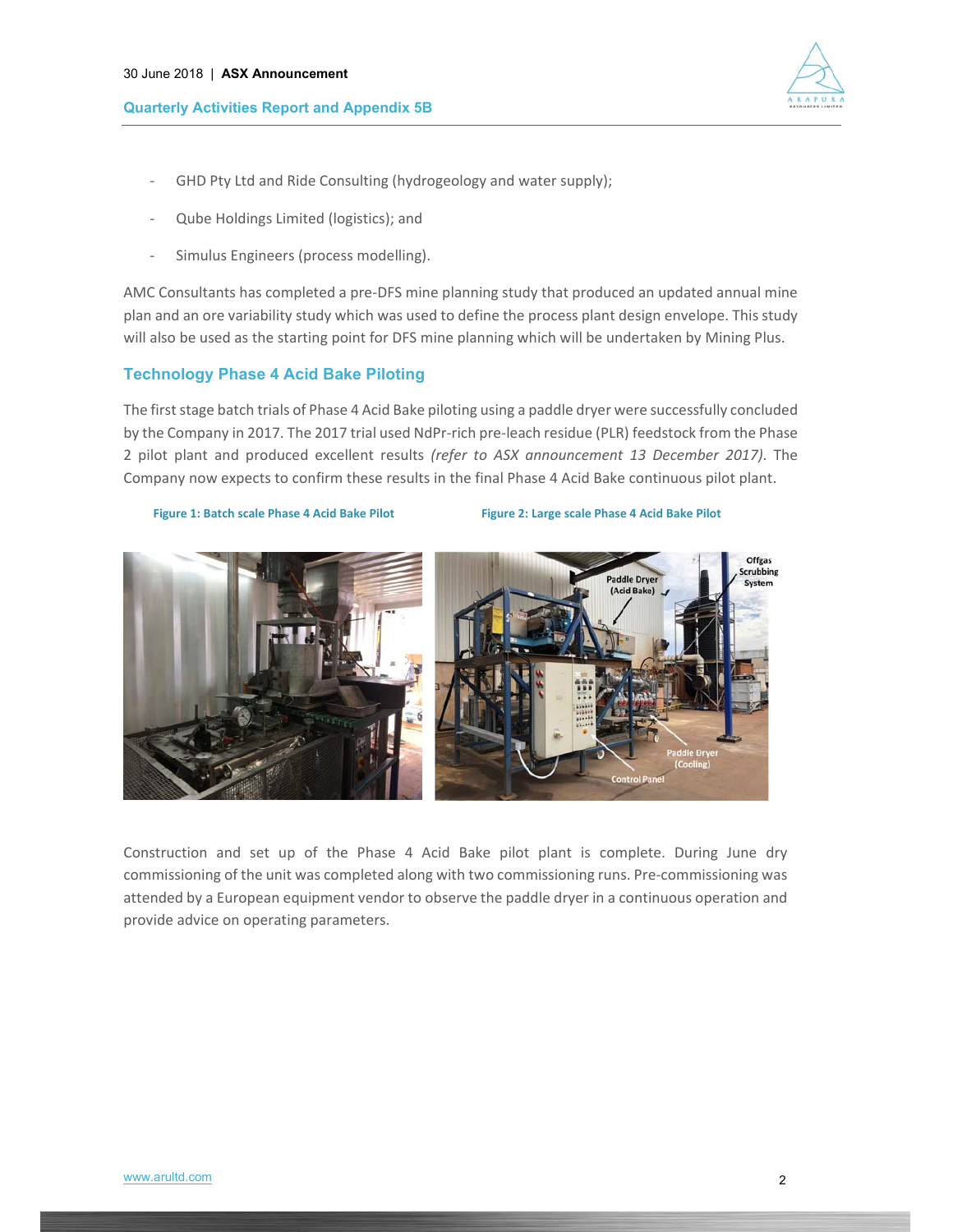

#### **Figure 3: Komline paddle dryer in operation Figure 4: Komline paddle dryer discharge**



Some commissioning modifications were made to improve materials handling and optimise operating parameters. Key activities included re-calibrating dry feeder and acid lines, and modifications to discharge chutes to address flowability of materials.

Subject to the availability of staff at the hosting facility, the Phase 4 pilot schedule will see ongoing commissioning work with operation of the pilot to commence in late‐July. As with all previous phases of piloting the plant will be monitored to acquire process performance and mechanical engineering design data for the DFS. A feature of Arafura's Phase 4 pilot is the adoption of paddle dryer technology for both baking and subsequent cooling of the sulphated material. Paddle dryers are used extensively in applications such as soil remediation and offers substantial operational advantages over rotary kilns.

Arafura has taken care to ensure that efficient feeding and mixing of sulphuric acid with the PLR is operating smoothly to optimise recoveries. To this end, key components of the plant including Komline paddle dryer (acid bake) and Gouda paddle dryer (cooling) have performed well with optimisation focused on ensuring materials are being mixed correctly and flowing well between the respective units of operation.

# **Planning Advances on Phases 5, 6 and 7 Piloting**

Scoping and vendor quotes for Phases 5 and 6 of the pilot program (collectively termed Rare Earth Processing; see Figure 5) have been completed and mobilisation is underway for the pilot set up. The operation of the Rare Earth Processing pilot is scheduled to commence immediately after the Phase 4 Acid Bake pilot.

The delay in completion of Phase 4 and the knock-on effect for Phases 5 and 6 is not expected to delay reporting the results of the Nolans DFS which is scheduled for the end of 2018 (Figure 12).

The Company previously identified the flow-on effect from the delay to Phase 4. Data from the Phase 7 pilot (Rare Earth Separation; see Figure 5) will not be available for the Nolans DFS. This will not impact the delivery of the DFS as the Company already has operational and process data from previous separation work completed on Nolans feedstock during 2011 and 2012 *(refer to ASX announcements 17 January 2012, 6 June 2012 and 24 January 2013)*, and feasibility study level‐of‐accuracy engineering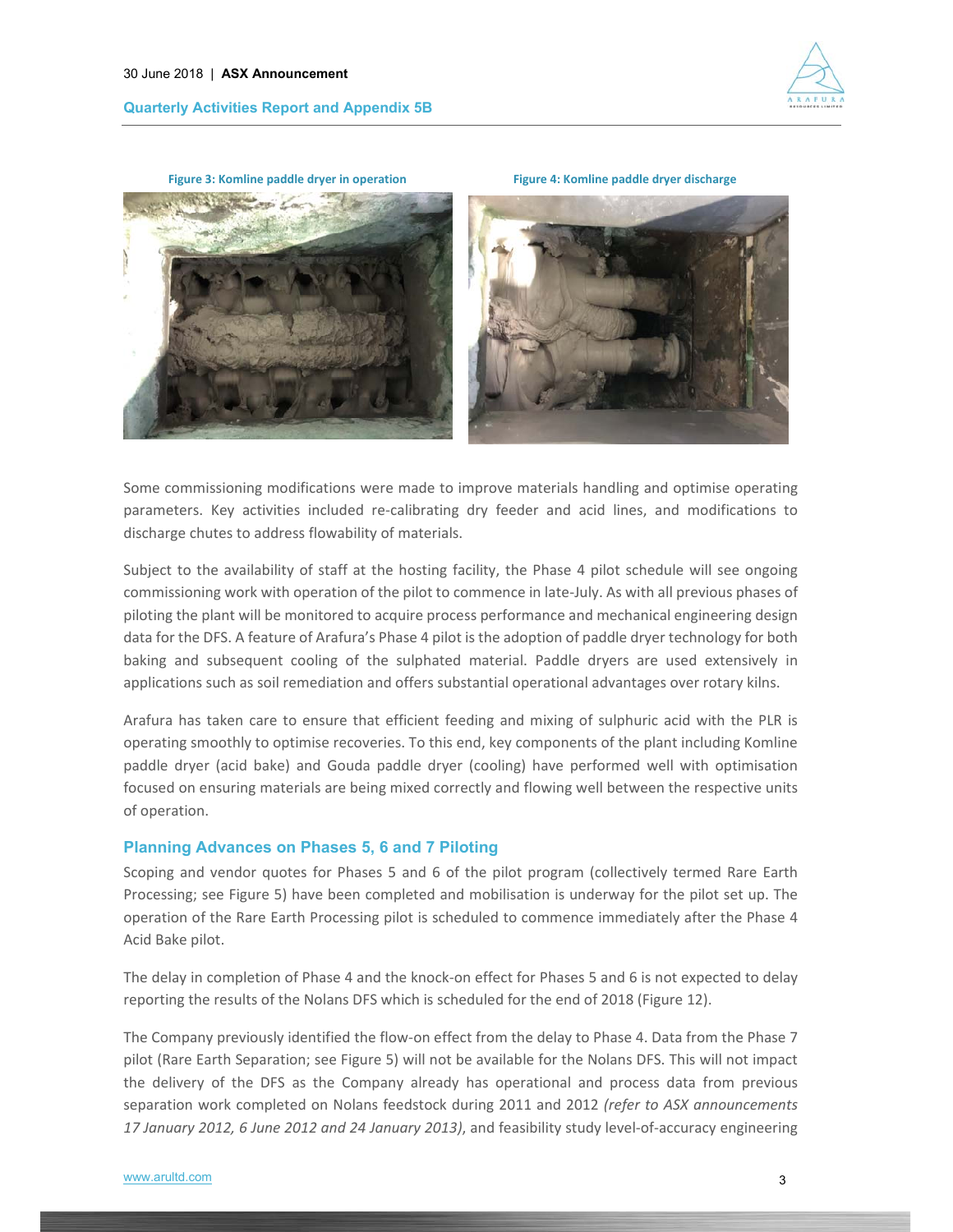

design from the Separation Plant study completed by Lycopodium in 2013. This area of the project remains unchanged and the Company has decided to incorporate and update this data for use in the DFS. The design of the Separation Plant has already been advanced and vendor equipment enquiries have also commenced.

#### **Figure 5: Nolans Pilot Program Phases**



# **Regulatory Approvals – Environmental Impact Assessment**

In May the Company received environmental approval from the Australian Government for development at Nolans in the Northern Territory. This is a key milestone in the project's advancement and represents the final step in the project's environmental approvals process (Figure 6). It follows receipt by Arafura in December of the Northern Territory Environment Protection Authority's (NT EPA) environmental impact assessment report which also recommends the project can proceed.

The Australian Government's assessment, which was completed under the Environment Protection and Biodiversity Conservation (EPBC) Act, recommends a number of conditions, some of which relate to important project environmental aspects such as biodiversity, groundwater and radiation management. Arafura will incorporate these and the NT EPA's conditions in the final Mining Management Plan (MMP) for the project which the Company will prepare in the second half of 2018. Final project construction and operating approvals will be obtained when the Northern Territory Department of Primary Industry and Resources approves the activities in the MMP and issues a mining authorisation.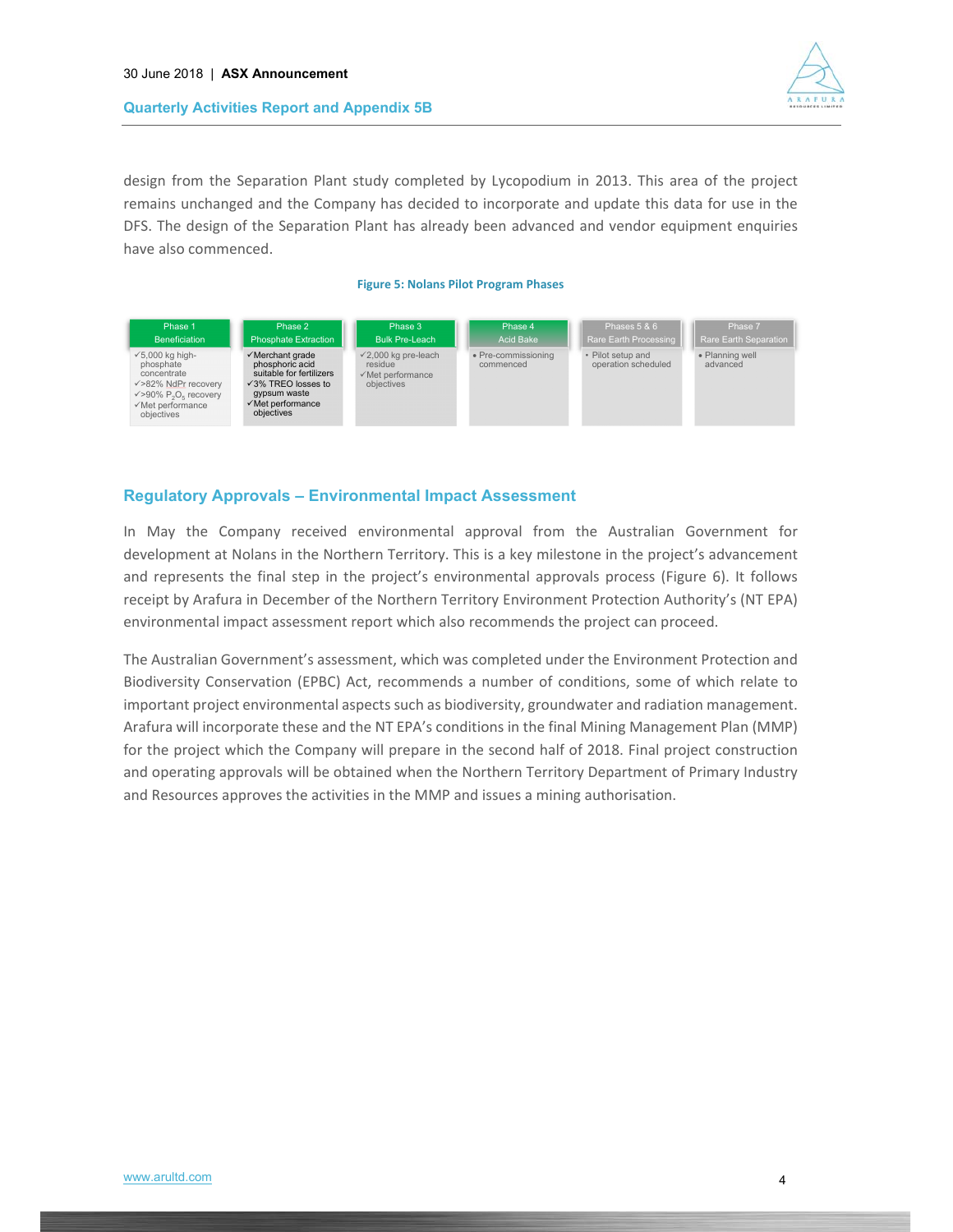





# **Groundwater Monitoring and Environmental Approvals**

The Company has stepped up its groundwater monitoring activities to acquire additional data in support of the recent environmental approval conditions. The water programs include the monitoring of up to 81 bores and includes 22 bores with dataloggers installed. In addition to bore monitoring the Company has also expanded the number of hydrographic stations in local surface water courses, installed data loggers to provide continuous groundwater data, and increased the frequency of sampling to assess water quality.

Arafura has invested more than \$3 million to delineate and define the Southern Basin groundwater resource and establish bore infrastructure for its exploration and project development activities. The groundwater monitoring undertaken by the Company will provide critical baseline groundwater data. This data will also be used in the project's Water Management Plan and be an integral part of the MMP required for the grant of the Nolans mineral leases.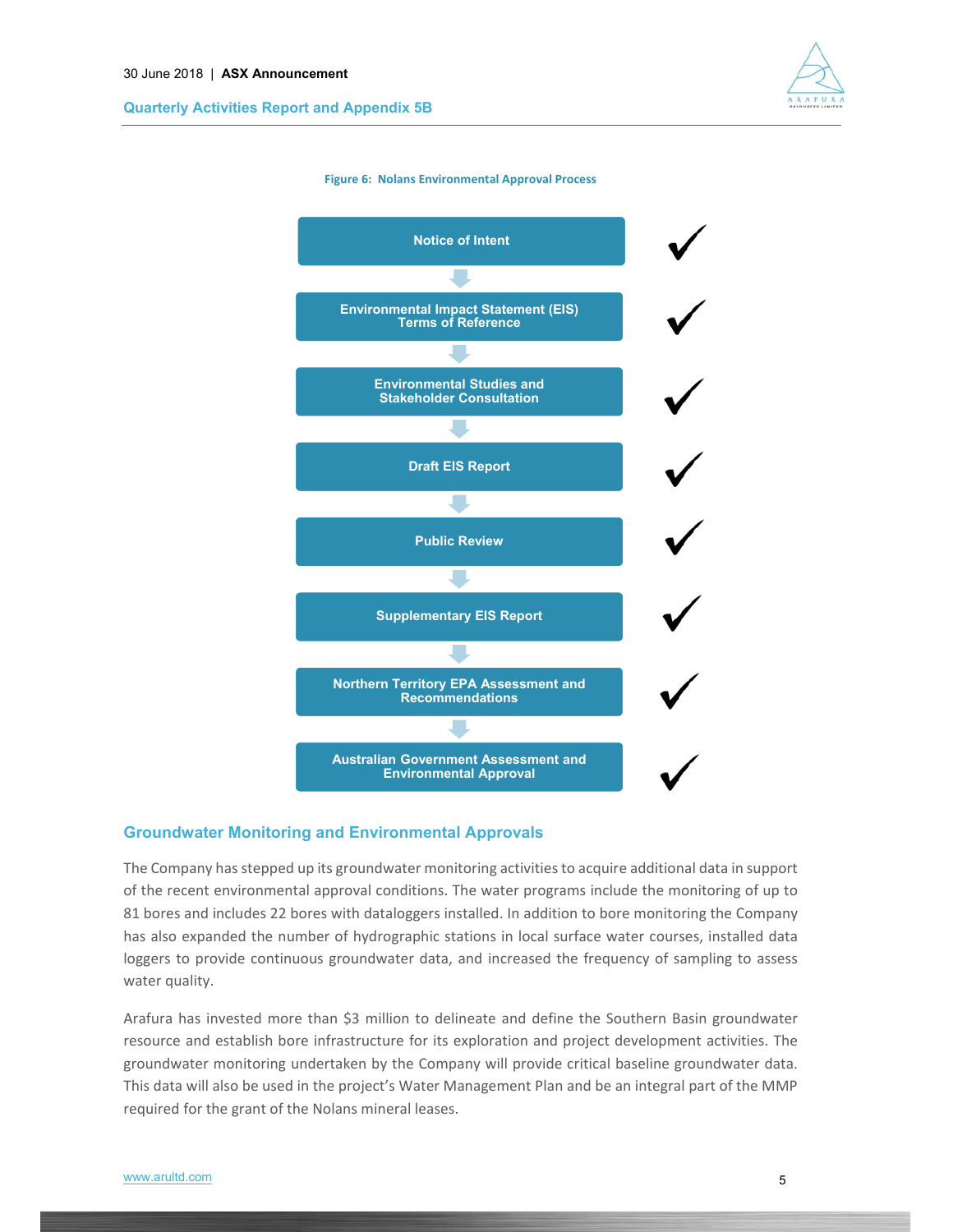



#### **Figure 7: Groundwater Monitoring at Nolans**



**Figure 8: Monitoring Standing Water Level Variations**





# **Geotechnical Site Evaluation**

Geotechnical site evaluation for processing plant and infrastructure at Nolans is scheduled to take place in the September quarter. Knight Piésold is in the final stages of planning the program (shallow drilling and test pits) which included a site visit in July. Preliminary design of the tailings and residues storage facilities has also commenced.

The geotechnical site evaluation is the first substantial disturbance exploration activity to take place at the Nolans site since 2016. In 2017 the Northern Territory Government (NTG) introduced a "Shared Land Use" policy which encourages continued consultation between the holder of an exploration licence and a pastoral lease. NTG approval of substantial disturbance exploration activity requires evidence of a land access agreement between an explorer and pastoral lessee. Arafura and the pastoral lease holder have, to date, been unable to reach such agreement.

The Company believed it was not going to be possible to negotiate a land access agreement with the pastoral lease holder and referred the matter to the DPIR and the NTG's Land Access Assessment Panel (LAAP). DPIR issued the conditions of access for the Company's exploration activities at Nolans in April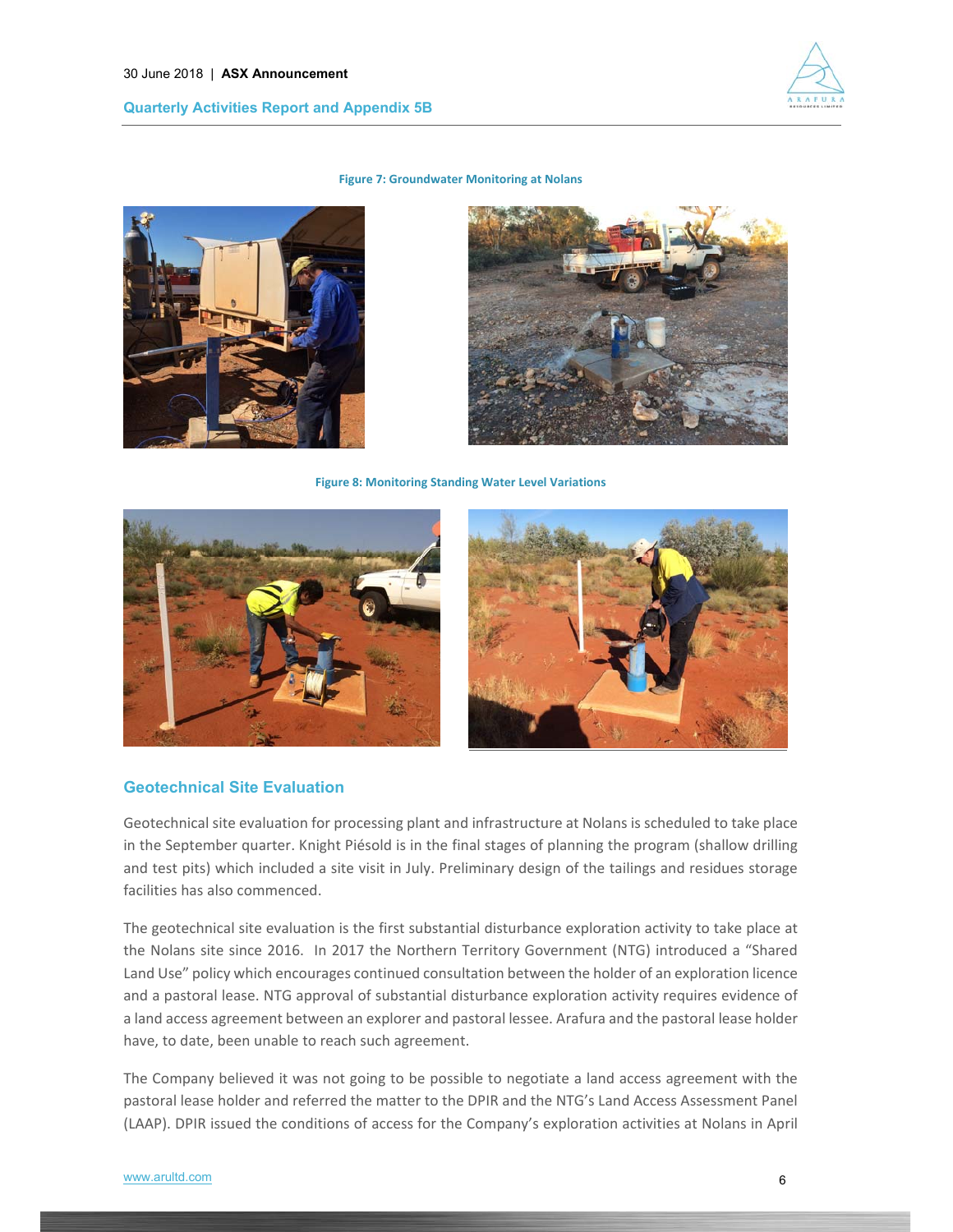



based on the final determination of the LAAP which was "unanimous in agreeing that the policy requirement for a land access agreement to be evidenced prior to approving Arafura Resources Limited 2018 Mine Management Plan has been satisfied".

On completion of the LAAP determination DPIR authorised the Company's planned substantial disturbance exploration activities detailed in its MMP, which includes the upcoming geotechnical site evaluation. Fortunately, the timing of the LAAP determination has enabled the geotechnical program to be scheduled without impacting the DFS target completion date. The Company is hopeful its current engagement with the pastoral lease holder through the geotechnical and groundwater monitoring programs will assist in agreeing future access requirements but notes continued engagement with the LAAP may need to be considered for access arrangements beyond 2018.

# **Exploration**

# **Bonya Joint Venture (Base and Precious Metals; Tungsten; Iron-Vanadium)**

EL 29701 (aka the Bonya project) is located 280 kilometres north‐east of Alice Springs. Arafura holds a 60% interest in the Bonya project with the remaining 40% currently held by Rox Resources Limited (Rox). As previously reported Rox has agreed to sell its 40% interest to Thor Mining Plc (Thor). The consideration for the purchase of the interest is \$550,000 of Thor shares but the transaction also includes the adjacent EL 29599 which is owned 100% by Rox and is not part of the Bonya JV *(refer to Thor ASX announcement 28 March 2018)*.

The transaction between Rox and Thor for the sale of the 40% interest in Bonya provided Arafura with a reference point to determine the fair value for its interest in EL 29701. In assessing the fair value and the capitalised exploration expenditure the Company has decided to recognise a non‐cash impairment of \$1.2 million for EL 29701. This adjustment will be reflected in the financial period ending 30 June 2018.

Settlement and completion of the acquisition by Thor from Rox is now underway. When completed Thor will assume Rox's rights and obligations under the existing JV agreement which requires the parties to contribute to exploration activities in accordance with their relevant interests. In the event one party elects not to contribute to the agreed exploration program, dilution provisions will apply.

# **Corporate**

# **NdPr Price Performance**

In the period from April to June, the Neodymium Praseodymium (NdPr) oxide price (FOB China) traded in the range of US\$50.00 to US\$55.50/kg. The NdPr market lacked direction in the June quarter. There were several significant policy developments during the period but even these events did not appear to provide the NdPr price with any concise direction.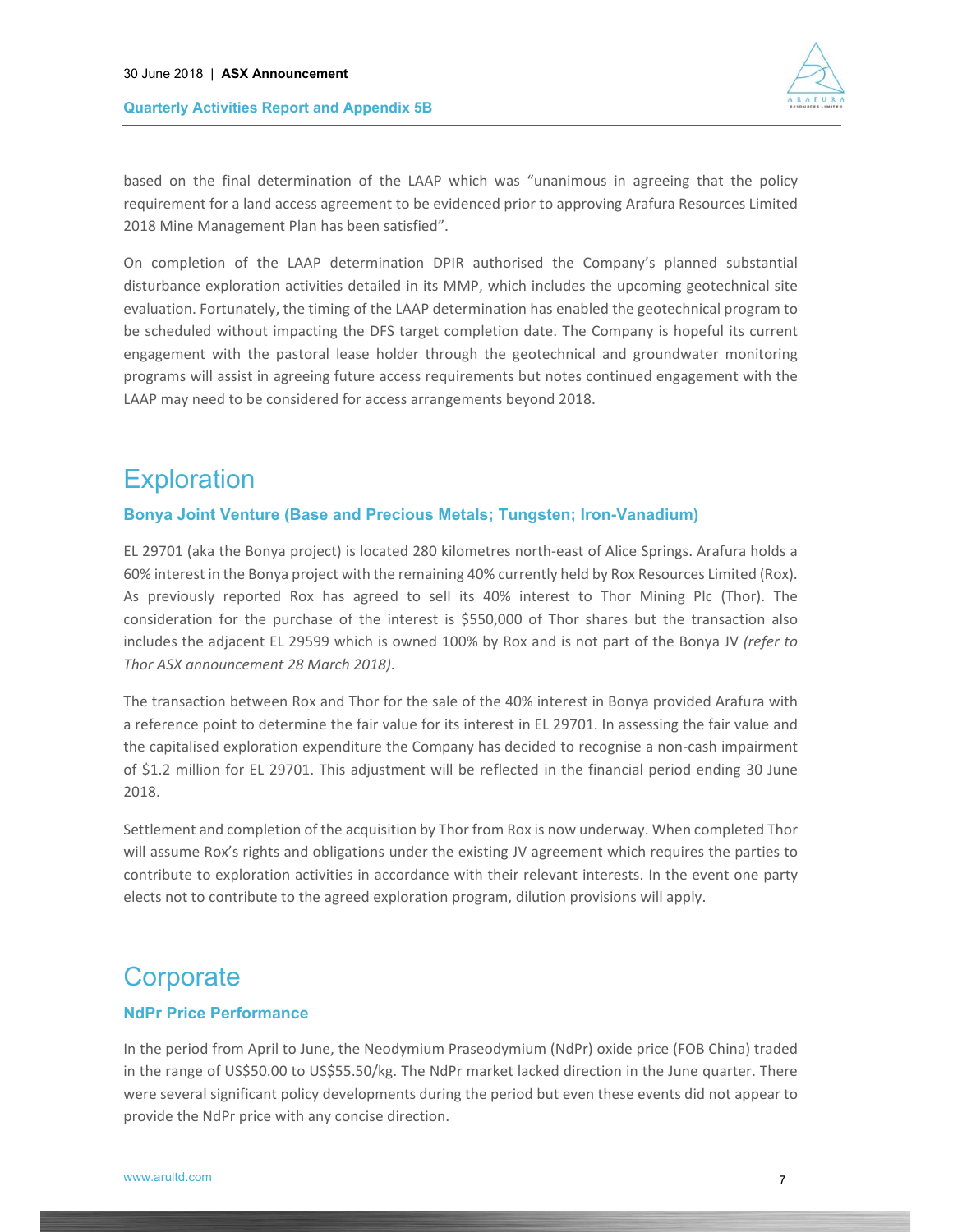

In April, China's Ministry of Industry and Information Technology (MIIT) announced a 40% increase in China's rare earth mining quotas for the first half of 2018. NdPr and other rare earth prices remained unchanged after the release of this announcement. Industry consensus was the impact on supply may not be significant, some concluding the quota increase will allow some existing supply to become legitimate production under the increased quota. Further industry analysis also indicates in the period from 2015 to 2017 China has increased its reliance on imported rare earth concentrate. The net impact of the quota increase may be for imported concentrate to be substituted with domestic feed stock that becomes available through the increased quota.

It appears MIIT remains committed to improving the sustainability of the rare earth supply chain and in June the state owned Chinalco group ordered a shutdown of the Guangxi rare earth unit in southern China after inspectors identified environmental breaches and water contamination. In addition to the Guangxi shut down, environmental issues at Chinalco's Lanxhou unit in north western China resulted in officials being disciplined.

In early‐July the US Trade Representative applied a 10% tariff on a range of imported goods including rare earth compounds, metals and alloys. The introduction of tariffs traditionally targets increased consumption for locally produced material in substitution of imported products. The US is currently largely reliant on China for the supply of all rare earth materials and it would require considerable time and investment before the tariff would achieve the objective of developing a local rare earth supply chain.

The change to the rare earth quota in China and the introduction of the US tariffs appeared to be significant policy changes but neither initiative appeared to have any immediate impact on NdPr prices.



### **Figure 9: NdPr Oxide Price FOB US\$/kg**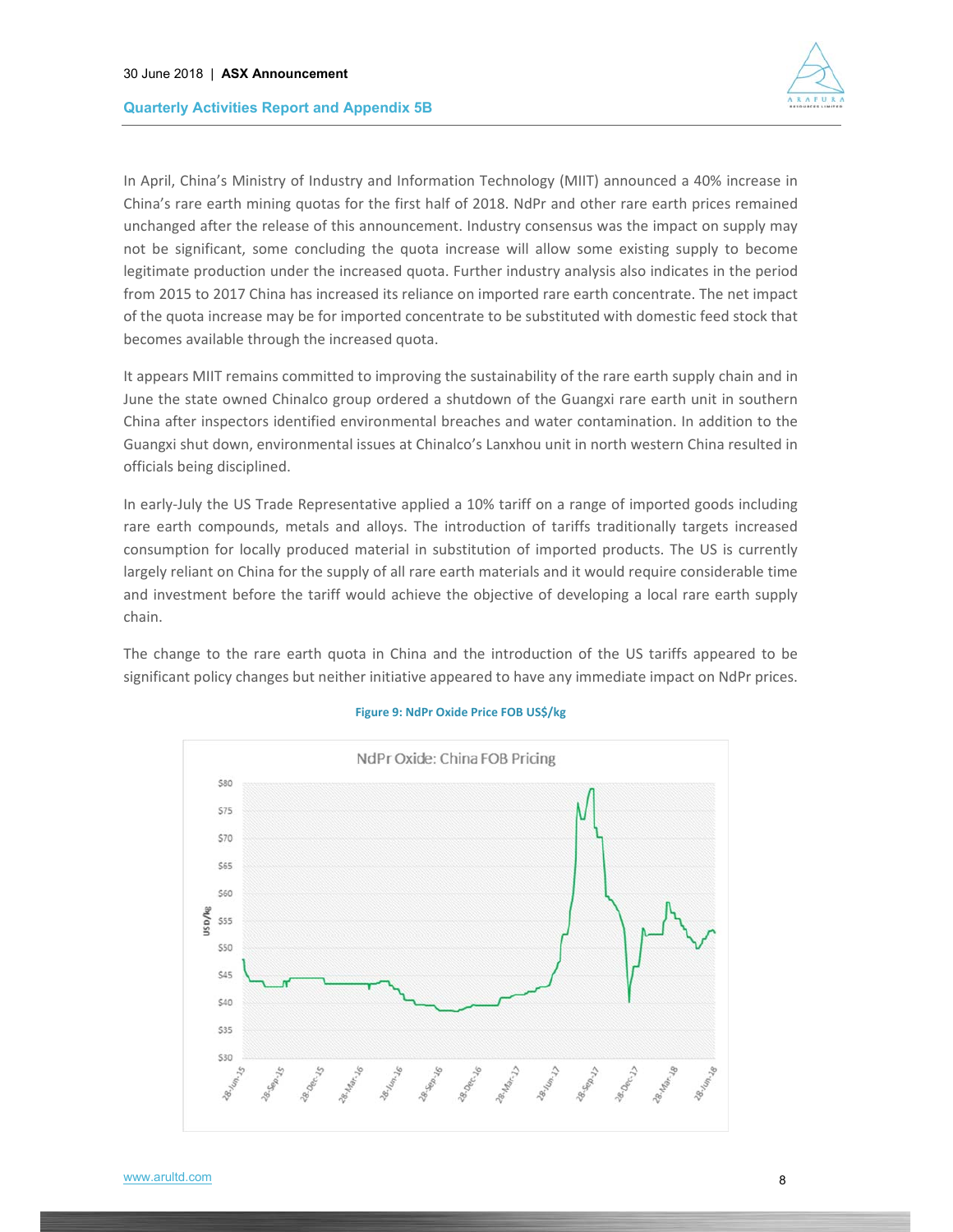



# **China EV Procurement Strategy NdFeB Magnets & Lithium- ion Batteries**

China has been the global trendsetter in establishing its procurement capacity to achieve its objective of being a world leader in the electric vehicle (EV) manufacturing space. According to *Fortune*, China accounts for 55% of the world's lithium‐ion battery production and is expected to increase to 65% of all production by 2021. China's domestic lithium production is a modest 3,000 tonnes per annum but *Lithium Today* estimates in 2017 China consumed almost 50% of the world's lithium output. Neodymium‐iron‐boron (NdFeB) permanent magnets are also a key component for EV manufacturing but in stark contrast to lithium, China's supply chain procurement status is already well developed to produce NdFeB. China already accounts for 90% of the world's magnet manufacturing capacity and up to 85% of the world's NdPr production.



**Figure 10: Magnet manufacturing by country** 

*Source: ACREI, Argus Metals and industry sources* 

China has been the leader in the global race for the procurement of critical materials for the manufacture of EVs. Urged on by policy within China its EV manufacturers have aggressively sought to acquire physical assets to ensure material procurement is not the bottleneck to China achieving its goal of being a world leader in the EV space. In addition to maintaining a dominant position in the magnet supply chain, China has also invested heavily in the battery materials supply chain as evidenced by its control of key lithium battery components including cathode materials, anode materials, electrolyte solutions and separators.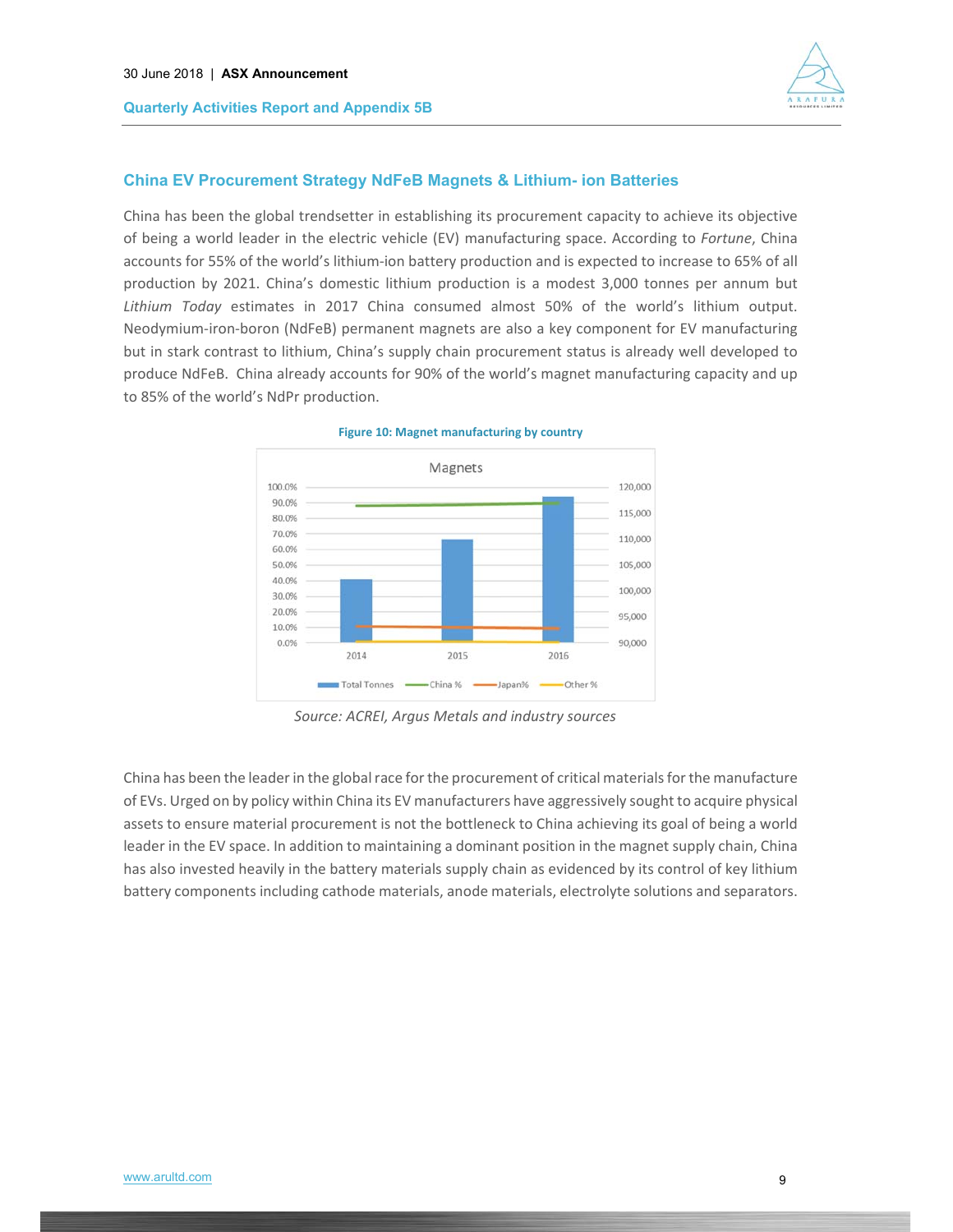

## **Figure 11: Battery Components Market Share by Country**



### *Source: Yano Research Institute*

The proactive investment stance by China in the battery materials space has been a catalyst for EV manufacturers in Japan, Korea and Europe to assess their own procurement requirements as the race escalates to acquire physical assets in the lithium space. China does not have the same pressing need for materials in the NdFeB magnet supply chain. Without China leading the investment charge in the NdFeB supply chain, have the other major automotive economies missed this procurement challenge or are they betting on China meeting China's and the rest of the world's NdFeB requirements?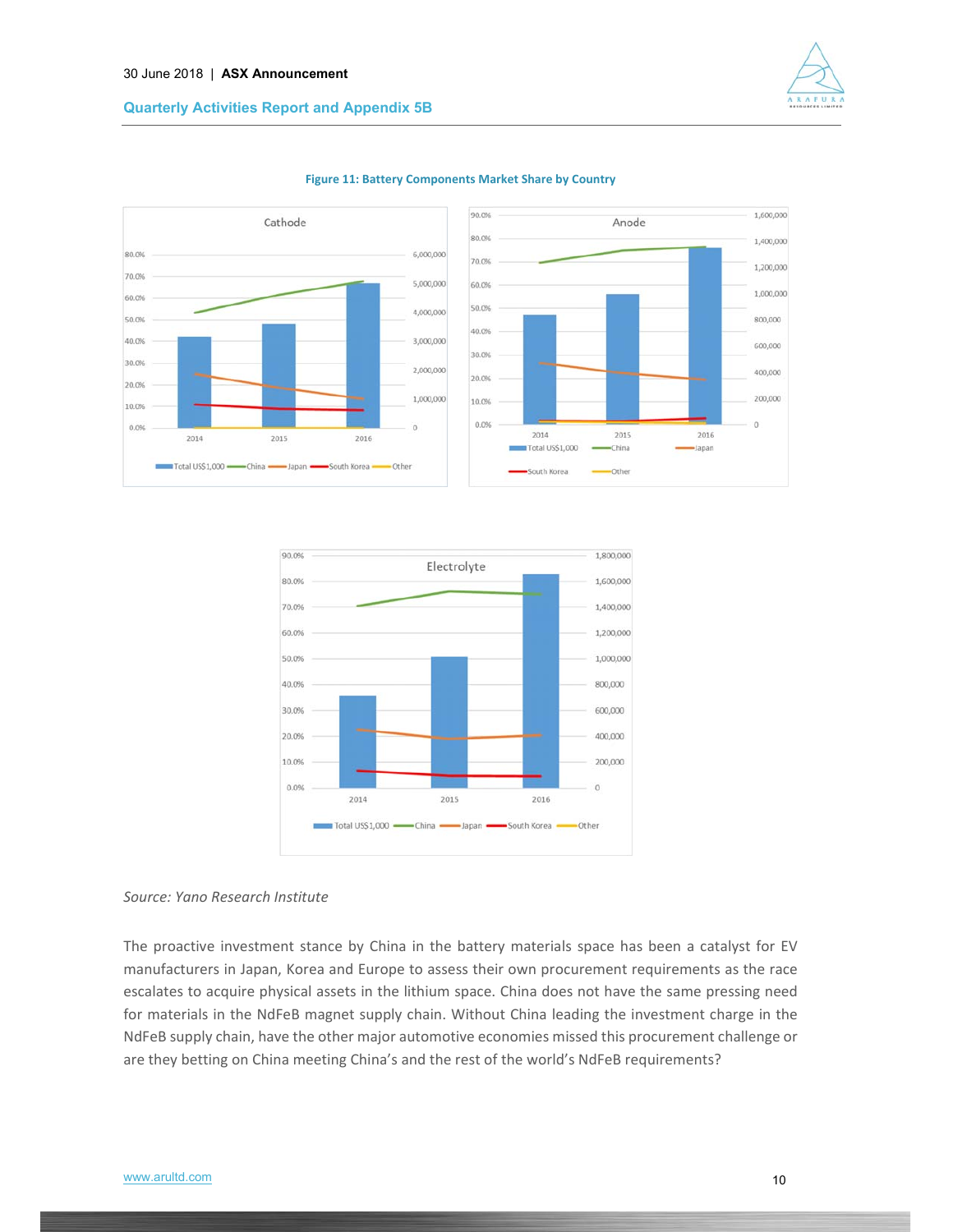



# **Cash Position and Timetable**

The Company had \$7.9 million in cash reserves at 30 June 2018 and continues to be in a strong position to advance the Nolans NdPr Project. For the quarter ended 30 June 2018 average monthly cash expenditure was \$930,000 compared with \$670,000 for the March 2018 quarter. The Company expects the expenditure profile for the September 2018 quarter to be elevated as flowsheet piloting and engineering activities continue to run concurrently. Flowsheet piloting and engineering are both key work streams and the Company's 2018 targets include:

- Finalising flowsheet piloting;
- Advancing NdPr offtake arrangements;
- Completing the DFS and definition stage engineering; and
- Engaging with strategic partners for capital equipment procurement and project funding.

|                                     | 2016             | 2017             | 2018             |
|-------------------------------------|------------------|------------------|------------------|
| <b>Final Piloting</b>               |                  |                  |                  |
| 1) Beneficiation                    | <b>COMPLETED</b> |                  |                  |
| 2) Phosphoric Acid                  |                  | <b>COMPLETED</b> |                  |
| 3) Bulk Pre-Leach                   |                  | <b>COMPLETED</b> |                  |
| 4) Acid Bake                        |                  |                  | <b>COMMENCED</b> |
| 5 & 6) Rare Earth Processing        |                  |                  | <b>COMMENCED</b> |
| 7) Rare Earth Separation            |                  |                  | <b>COMMENCED</b> |
| <b>Definition Stage Engineering</b> |                  |                  |                  |
| <b>DFS Results Reported</b>         |                  |                  |                  |

#### **Figure 12: Pilot & DFS Program Timeline**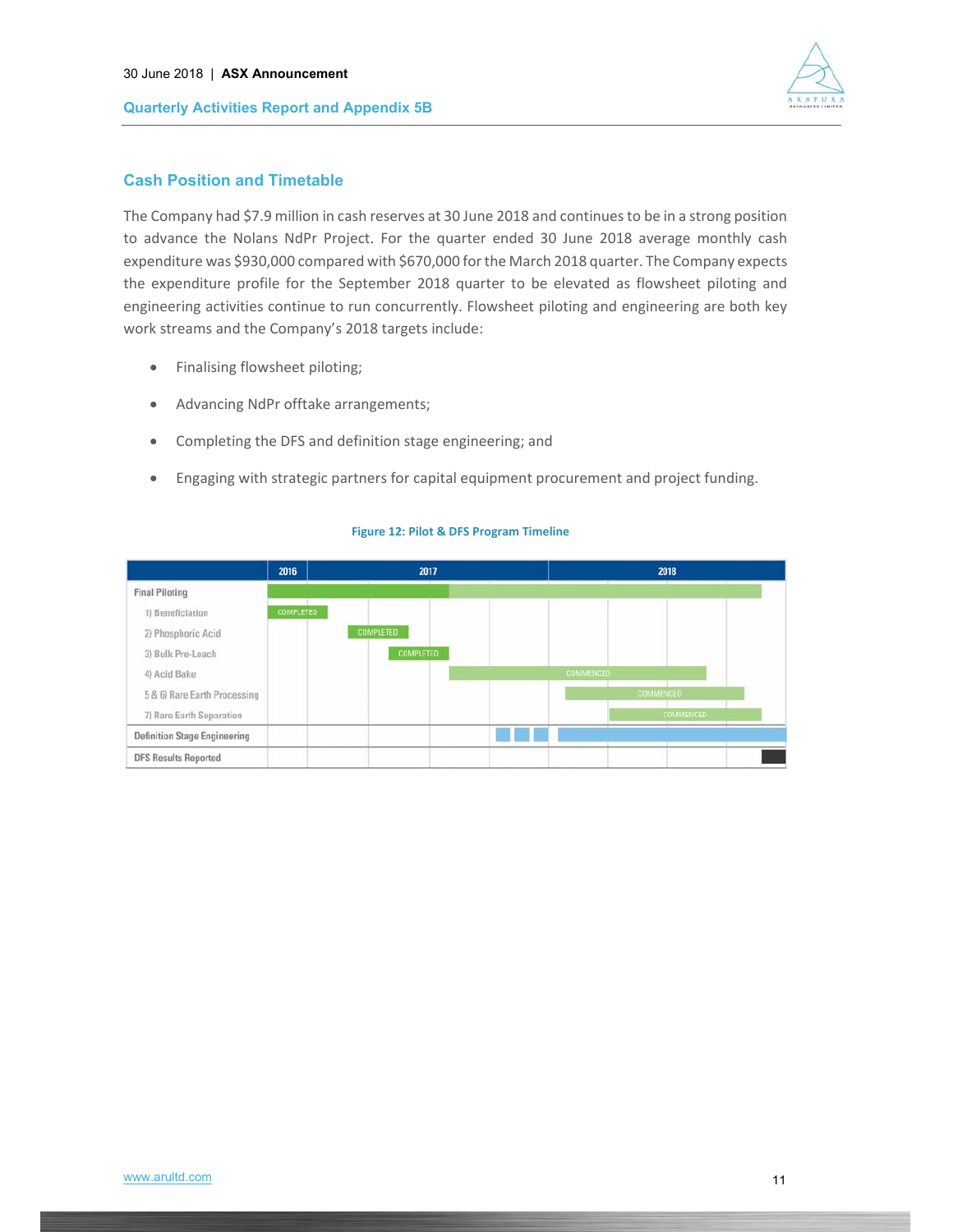

# **Nameplate Production**

Measured and Indicated Mineral Resources at Nolans support the project's nameplate production target of 14,000 tonnes per annum of TREO equivalent. The Mineral Resources were estimated and reported by the Company *(refer to ARU announcement 7 June 2017)* following the guidelines of the JORC Code 2012. Classification of Total Mineral Resources at Nolans into Measured, Indicated and Inferred, using a 1.0% TREO cut‐off grade, is shown below.

| <b>Mineral</b><br><b>Resources</b> | <b>Tonnes (Millions)</b> | <b>Rare Earths</b><br>$(%$ TREO) | <b>Phosphate</b><br>$(*6 P2O5)$ | <b>NdPr Enrichment (%)</b> |
|------------------------------------|--------------------------|----------------------------------|---------------------------------|----------------------------|
| <b>Measured</b>                    | 4.9                      | 3.2                              | 13                              | 26.1                       |
| <b>Indicated</b>                   | 30                       | 27                               | 12                              | 26.4                       |
| <b>Inferred</b>                    | 21                       | 2.3                              | 10                              | 26.5                       |
| Total                              | 56                       | 2.6                              |                                 | 26.4                       |

*Note: Numbers may not compute due to rounding. "NdPr Enrichment" is the proportion of TREO comprising Nd<sub>2</sub>O<sub>3</sub> and Pr<sub>6</sub>O<sub>11</sub>.* 

# **Competent Persons Statement**

The information in this report that relates to Exploration Results and Mineral Resources is based on information compiled by Mr Kelvin Hussey, a Competent Person who is a Member of the Australian Institute of Geoscientists. Mr Hussey is a full‐time employee of Arafura Resources Limited. Mr Hussey has sufficient experience that is relevant to the style of mineralisation and type of deposit under consideration and to the activity being undertaken to qualify as a Competent Person as defined in the 2012 Edition of the Australasian Code for Reporting of Exploration Results, Mineral Resources and Ore Reserves (JORC Code 2012). Mr Hussey consents to the inclusion in the report of the matters based on his information in the form and context in which it appears.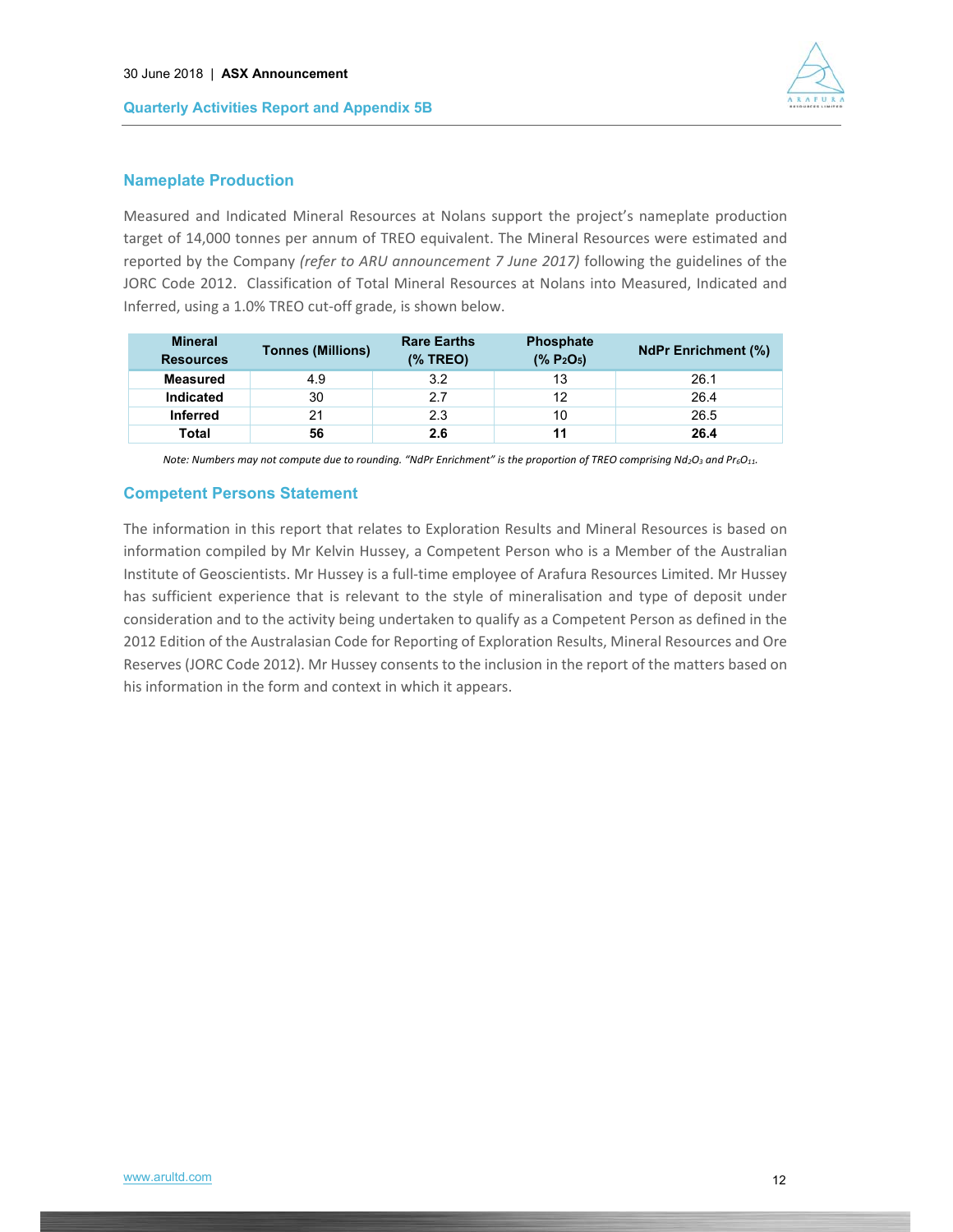

# Appendix 5B

# **Mining exploration entity and oil and gas exploration entity quarterly report**

Introduced 01/07/96 Origin Appendix 8 Amended 01/07/97, 01/07/98, 30/09/01, 01/06/10, 17/12/10, 01/05/13, 01/09/16

|                                             | Name of entity                                    |                                   |                                        |  |
|---------------------------------------------|---------------------------------------------------|-----------------------------------|----------------------------------------|--|
|                                             | Arafura Resources Ltd                             |                                   |                                        |  |
| <b>ABN</b>                                  |                                                   | Quarter ended ("current quarter") |                                        |  |
|                                             | 22 080 933 455                                    |                                   | 30 June 2018                           |  |
| <b>Consolidated statement of cash flows</b> |                                                   | <b>Current quarter</b><br>\$A'000 | Year to date (12<br>months)<br>\$A'000 |  |
| 1.                                          | Cash flows from operating activities              |                                   |                                        |  |
| 1.1                                         | Receipts from customers                           |                                   |                                        |  |
| 1.2                                         | Payments for                                      |                                   |                                        |  |
|                                             | exploration & evaluation<br>(a)                   | (1,918)                           | (6,031)                                |  |
|                                             | development<br>(b)                                |                                   |                                        |  |
|                                             | production<br>(c)                                 |                                   |                                        |  |
|                                             | staff costs<br>(d)                                | (386)                             | (1,525)                                |  |
|                                             | administration and corporate costs<br>(e)         | (461)                             | (1,713)                                |  |
| 1.3                                         | Dividends received (see note 3)                   |                                   |                                        |  |
| 1.4                                         | Interest received                                 | 68                                | 266                                    |  |
| 1.5                                         | Interest and other costs of finance paid          | (1)                               | (5)                                    |  |
| 1.6                                         | Income taxes paid                                 |                                   |                                        |  |
| 1.7                                         | R&D refund - Non Capitalised Portion              |                                   | 660                                    |  |
| 1.8                                         | Other (provide details if material)               |                                   |                                        |  |
| 1.9                                         | Net cash from / (used in) operating<br>activities | (2,698)                           | (8, 348)                               |  |

| 2.  | Cash flows from investing activities |      |       |  |  |  |
|-----|--------------------------------------|------|-------|--|--|--|
| 2.1 | Payments to acquire:                 |      |       |  |  |  |
|     | property, plant and equipment<br>(a) | (95) | (408) |  |  |  |
|     | tenements (see item 10)<br>(b)       |      |       |  |  |  |
|     | investments<br>(c)                   |      |       |  |  |  |
|     | other non-current assets<br>(d)      |      |       |  |  |  |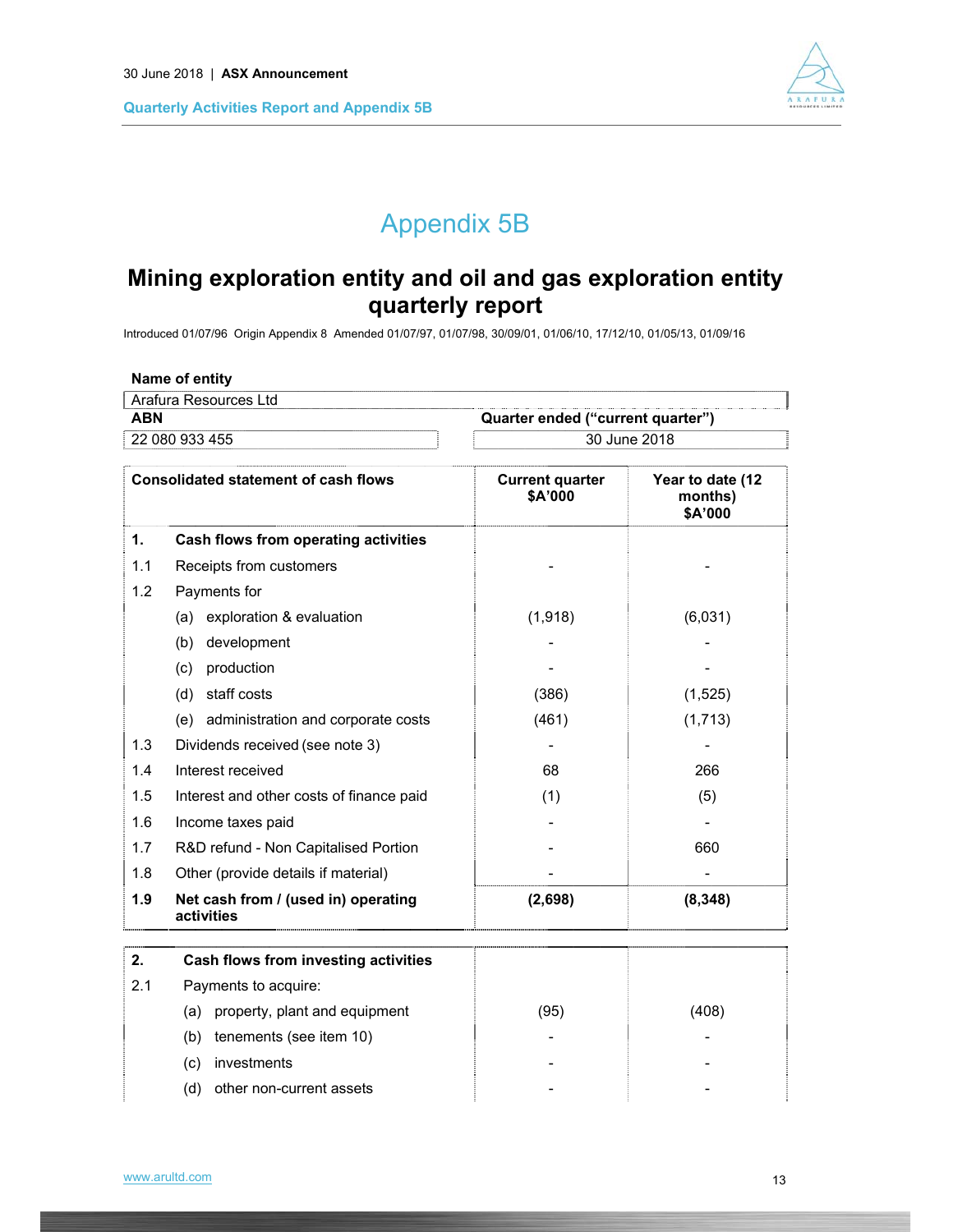

|      | <b>Consolidated statement of cash flows</b>                                    | <b>Current quarter</b><br>\$A'000 | Year to date (12<br>months)<br>\$A'000 |
|------|--------------------------------------------------------------------------------|-----------------------------------|----------------------------------------|
| 2.2  | Proceeds from the disposal of:                                                 |                                   |                                        |
|      | property, plant and equipment<br>(a)                                           |                                   |                                        |
|      | security deposits on tenements (see<br>(b)<br>item $10$ )                      | (21)                              | 9                                      |
|      | investments<br>(c)                                                             | (1)                               | (1)                                    |
|      | (d) other non-current assets                                                   |                                   |                                        |
| 2.3  | Cash flows from loans to other entities                                        |                                   |                                        |
| 2.4  | Dividends received (see note 3)                                                |                                   |                                        |
| 2.5  | Other (R&D Refund - Capitalised Portion)                                       |                                   | 1,174                                  |
| 2.6  | Net cash from / (used in) investing<br>activities                              | (117)                             | 774                                    |
| 3.   | Cash flows from financing activities                                           |                                   |                                        |
| 3.1  | Proceeds from issues of shares                                                 |                                   | 3,174                                  |
| 3.2  | Proceeds from issue of convertible notes                                       |                                   |                                        |
| 3.3  | Proceeds from exercise of share options                                        |                                   |                                        |
| 3.4  | Transaction costs related to issues of<br>shares, convertible notes or options |                                   | (198)                                  |
| 3.5  | Proceeds from borrowings                                                       |                                   |                                        |
| 3.6  | Repayment of borrowings                                                        |                                   |                                        |
| 3.7  | Transaction costs related to loans and<br>borrowings                           |                                   |                                        |
| 3.8  | Dividends paid                                                                 |                                   |                                        |
| 3.9  | Other (provide details if material)                                            |                                   |                                        |
| 3.10 | Net cash from / (used in) financing<br>activities                              |                                   | 2,976                                  |
| 4.   | Net increase / (decrease) in cash and<br>cash equivalents for the period       |                                   |                                        |
| 4.1  | Cash and cash equivalents at beginning of<br>period                            | 10,691                            | 12,472                                 |
| 4.2  | Net cash from / (used in) operating<br>activities (item 1.9 above)             | (2,698)                           | (8, 348)                               |
| 4.3  | Net cash from / (used in) investing activities<br>(item 2.6 above)             | (117)                             | 774                                    |
| 4.4  | Net cash from / (used in) financing<br>activities (item 3.10 above)            |                                   | 2,976                                  |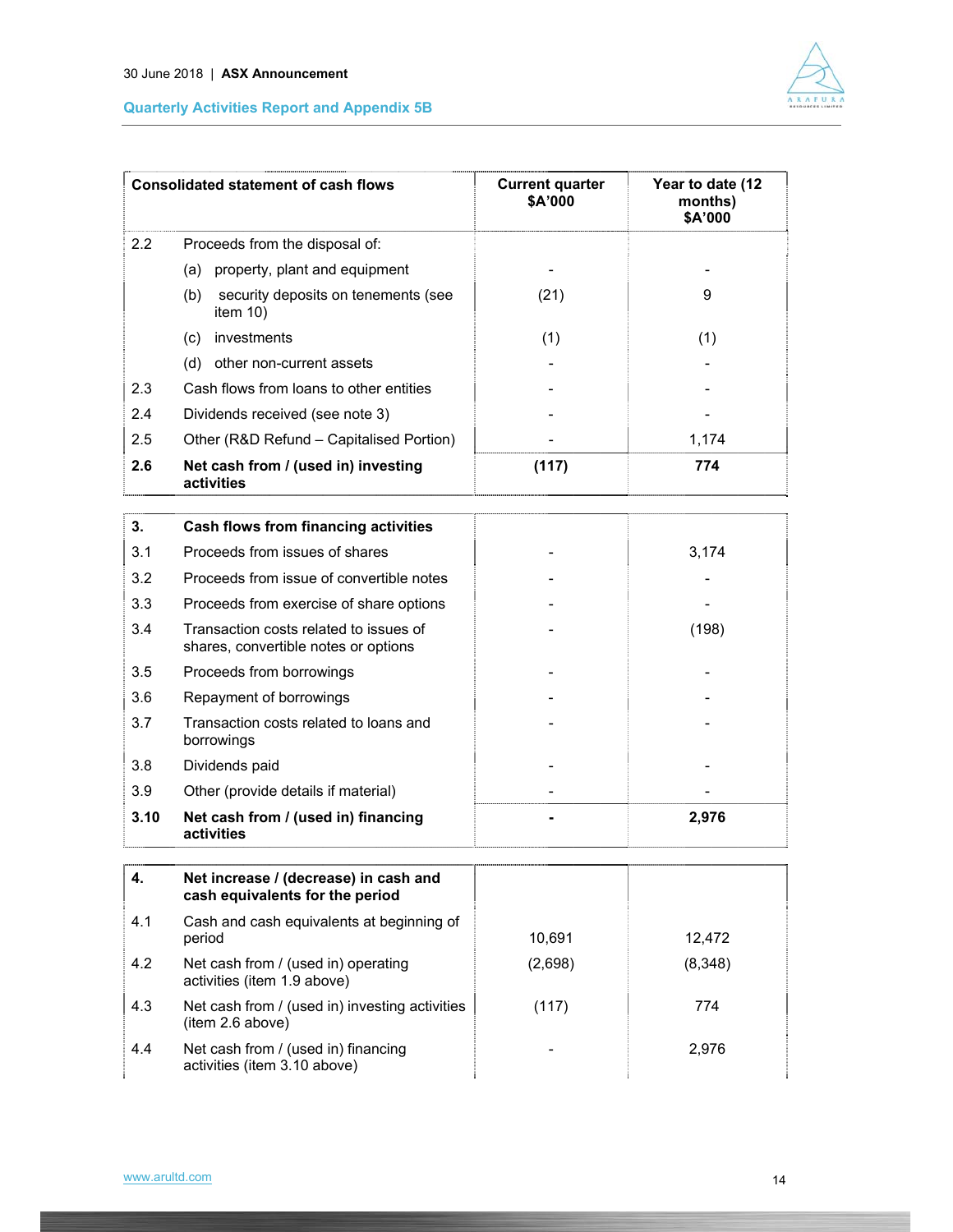

| Consolidated statement of cash flows |                                                      | <b>Current quarter</b><br>\$A'000 | Year to date (12<br>months)<br>\$A'000 |
|--------------------------------------|------------------------------------------------------|-----------------------------------|----------------------------------------|
| 4.5                                  | Effect of movement in exchange rates on<br>cash held |                                   |                                        |
| 4.6                                  | Cash and cash equivalents at end of<br>period        | 7.874                             | 7.874                                  |

| 5.  | Reconciliation of cash and cash<br>equivalents<br>at the end of the quarter (as shown in the<br>consolidated statement of cash flows) to the<br>related items in the accounts | <b>Current quarter</b><br>\$A'000 | Previous quarter<br>\$A'000 |  |
|-----|-------------------------------------------------------------------------------------------------------------------------------------------------------------------------------|-----------------------------------|-----------------------------|--|
| 5.1 | <b>Bank balances</b>                                                                                                                                                          | 1.224                             | 8,150                       |  |
| 5.2 | Call deposits                                                                                                                                                                 | 6,650                             | 2.541                       |  |
| 5.3 | <b>Bank overdrafts</b>                                                                                                                                                        |                                   |                             |  |
| 5.4 | Other (provide details)                                                                                                                                                       |                                   |                             |  |
| 5.5 | Cash and cash equivalents at end of<br>quarter (should equal item 4.6 above)                                                                                                  | 7.874                             | 10,691                      |  |

| 6.  | Payments to directors of the entity and their associates                            | <b>Current quarter</b><br><b>\$A'000</b> |
|-----|-------------------------------------------------------------------------------------|------------------------------------------|
| 6.1 | Aggregate amount of payments to these parties included in item 1.2                  | (223)                                    |
| 6.2 | Aggregate amount of cash flow from loans to these parties included<br>in item $2.3$ | -                                        |

6.3 Include below any explanation necessary to understand the transactions included in items  $6.1$  and  $6.2$ 

Salaries, fees and superannuation of Directors of the Company.

# **7.** Payments to related entities of the entity and their associates Current quarter

# **\$A'000**

-

- 7.1 Aggregate amount of payments to these parties included in item 1.2 7.2 Aggregate amount of cash flow from loans to these parties included in item 2.3
- 7.3 Include below any explanation necessary to understand the transactions included in items 7.1 and 7.2

| N/A. |  |  |
|------|--|--|
|      |  |  |
|      |  |  |
|      |  |  |
|      |  |  |
|      |  |  |
|      |  |  |
|      |  |  |
|      |  |  |
|      |  |  |
|      |  |  |
|      |  |  |
|      |  |  |
|      |  |  |
|      |  |  |
|      |  |  |
|      |  |  |
|      |  |  |
|      |  |  |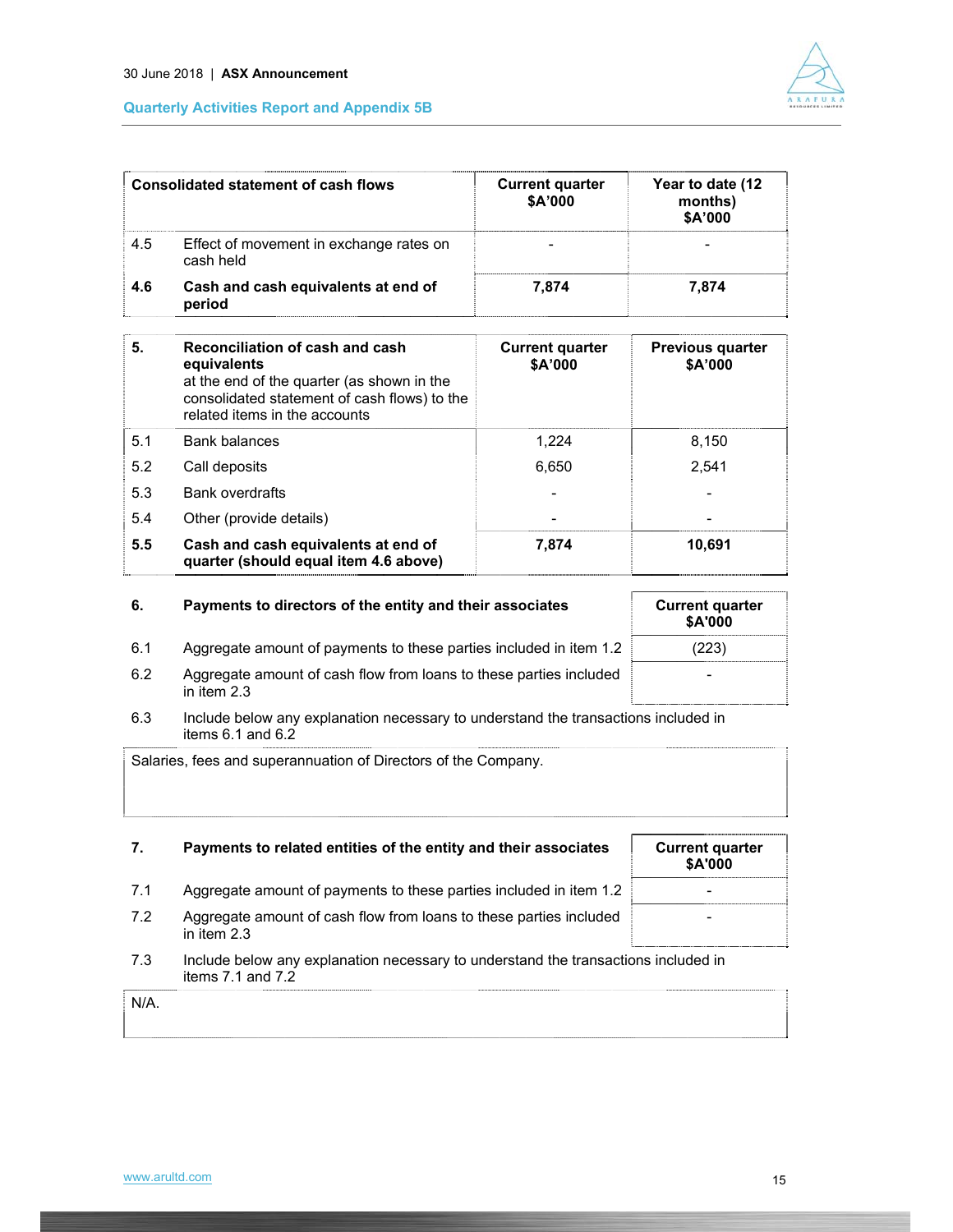

- **8. Financing facilities available** *Add notes as necessary for an understanding of the position*
- 

**Total facility amount at quarter end \$A'000 Amount drawn at quarter end \$A'000**  8.1 Loan facilities and the set of the set of the set of the set of the set of the set of the set of the set of the set of the set of the set of the set of the set of the set of the set of the set of the set of the set of 8.2 Credit standby arrangements and the standard standard standard standard standard standard standard standard standard standard standard standard standard standard standard standard standard standard standard standard st 8.3 Other (please specify) **and a set of the set of the set of the set of the set of the set of the set of the set of the set of the set of the set of the set of the set of the set of the set of the set of the set of the s** 

8.4 Include below a description of each facility above, including the lender, interest rate and whether it is secured or unsecured. If any additional facilities have been entered into or are proposed to be entered into after quarter end, include details of those facilities as well.

#### N/A

| 9.  | Estimated cash outflows for next quarter | \$A'000 |
|-----|------------------------------------------|---------|
| 9.1 | Exploration and evaluation               | 4,370   |
| 9.2 | Development                              |         |
| 9.3 | Production                               |         |
| 9.4 | Staff costs                              | 300     |
| 9.5 | Administration and corporate costs       | 500     |
| 9.6 | Other (provide details if material)      |         |
| 9.7 | <b>Total estimated cash outflows</b>     | 5,170   |

| 10 <sub>1</sub> | <b>Changes in</b><br>tenements<br>(items $2.1(b)$ and<br>$2.2(b)$ above)                          | <b>Tenement</b><br>reference<br>and location | Nature of<br>interest | Interest at<br>beginning of<br>quarter | Interest at end<br>of quarter |
|-----------------|---------------------------------------------------------------------------------------------------|----------------------------------------------|-----------------------|----------------------------------------|-------------------------------|
| 10.1            | Interests in mining<br>tenements and<br>petroleum tenements<br>lapsed, relinguished<br>or reduced | See<br>Appendix A<br>below.                  |                       |                                        |                               |
| 10.2            | Interests in mining<br>tenements and<br>petroleum tenements<br>acquired or increased              | See<br>Appendix A<br>Below.                  |                       |                                        |                               |

### Compliance statement

- 1 This statement has been prepared in accordance with accounting standards and policies which comply with Listing Rule 19.11A.
- 2 This statement gives a true and fair view of the matters disclosed.

(Company secretary)

Sign here: ............................................................ Date: 30 July 2018.

Print name: Peter Sherrington